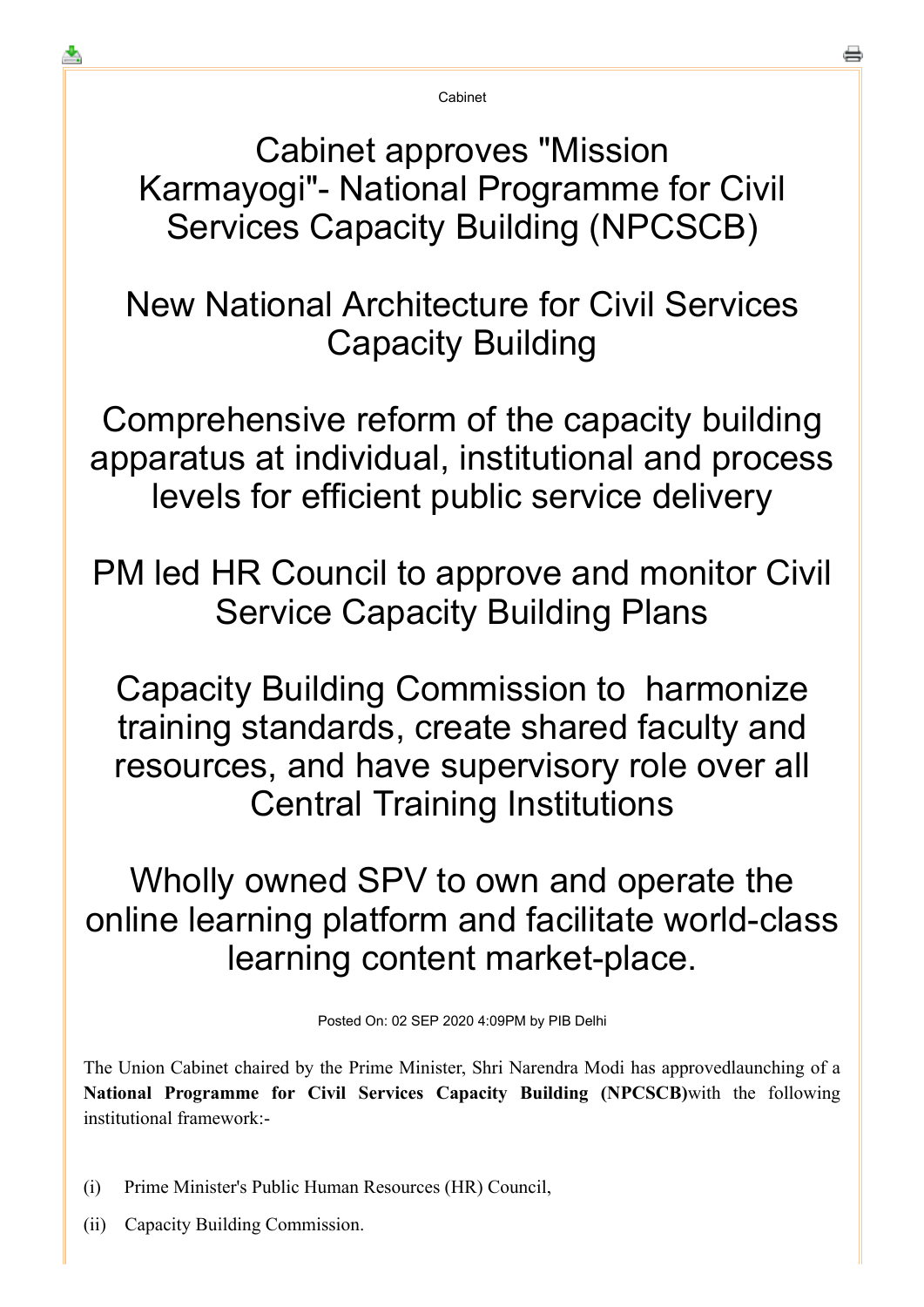(iii) Special Purpose Vehicle for owning and operating the digital assets andthe technological platform for online training,

(iv) Coordination Unit headed by the Cabinet Secretary.

#### **Salient Features**

NPCSCB has been carefully designed to lay the foundations for capacity building for Civil Servants so that they remain entrenched in Indian Culture and sensibilities and remain connected, with their roots, while they learn from the best institutions and practices across the world. The Programme will be delivered by setting up an **Integrated Government Online Training-iGOTKarmayogi**Platform. The **core guiding principles** of the Programme will be:

- 1. Supporting Transition from 'Rules based' to 'Roles based\* HR Management.Aligning work allocation of civil servants by matching their competencies tothe requirements of the post.
- 2. To emphasize on 'on-site learning' to complement the 'off-site' learning,
- 3. To create an ecosystem of shared training infrastructure including that oflearning materials, institutions and personnel,
- 4. To calibrate all Civil Service positions to a **Framework of Roles, Activities and Competencies (FRACs)** approach and to create and deliver learningcontent relevant to the identified FRACs in every Government entity,
- 5. To make available to all civil servants, an opportunity to continuously build and strengthen their **Behavioral, Functional and Domain Competencies** intheir self-driven and mandated learning paths.
- 6. To enable all the Central Ministries and Departments and their Organizations to directly invest their resources towards co-creation and sharing the collaborative and common ecosystem of learning through an annual financialsubscription for every employee,
- 7. To encourage and partner with the best-in-class learning content creators including public training institutions, universities, start-tips and individualexperts,
- 8. To undertake data analytics in respect of data emit provided by iGOT- Karmayogi pertaining to various aspects of capacity building, content creation, user feedback and mapping of competencies and identify areas for policy reforms.

## **Objectives**

It is also proposed to set up a **Capacity Building Commission,** with a view to ensure a uniform approach in managing and regulating the capacity building ecosystem on collaborative and cosharing basis.

The role of Commission will be as under-

- To assist the PM Public Human Resources Council in approving the Annual Capacity Building Plans.
- To exercise functional supervision over all Central Training Institutions dealing with civil services capacity building.
- To create shared learning resources, including internal and external faculty and resource centers.
- To coordinate and supervise the implementation of the Capacity Building Plans with the stakeholder Departments.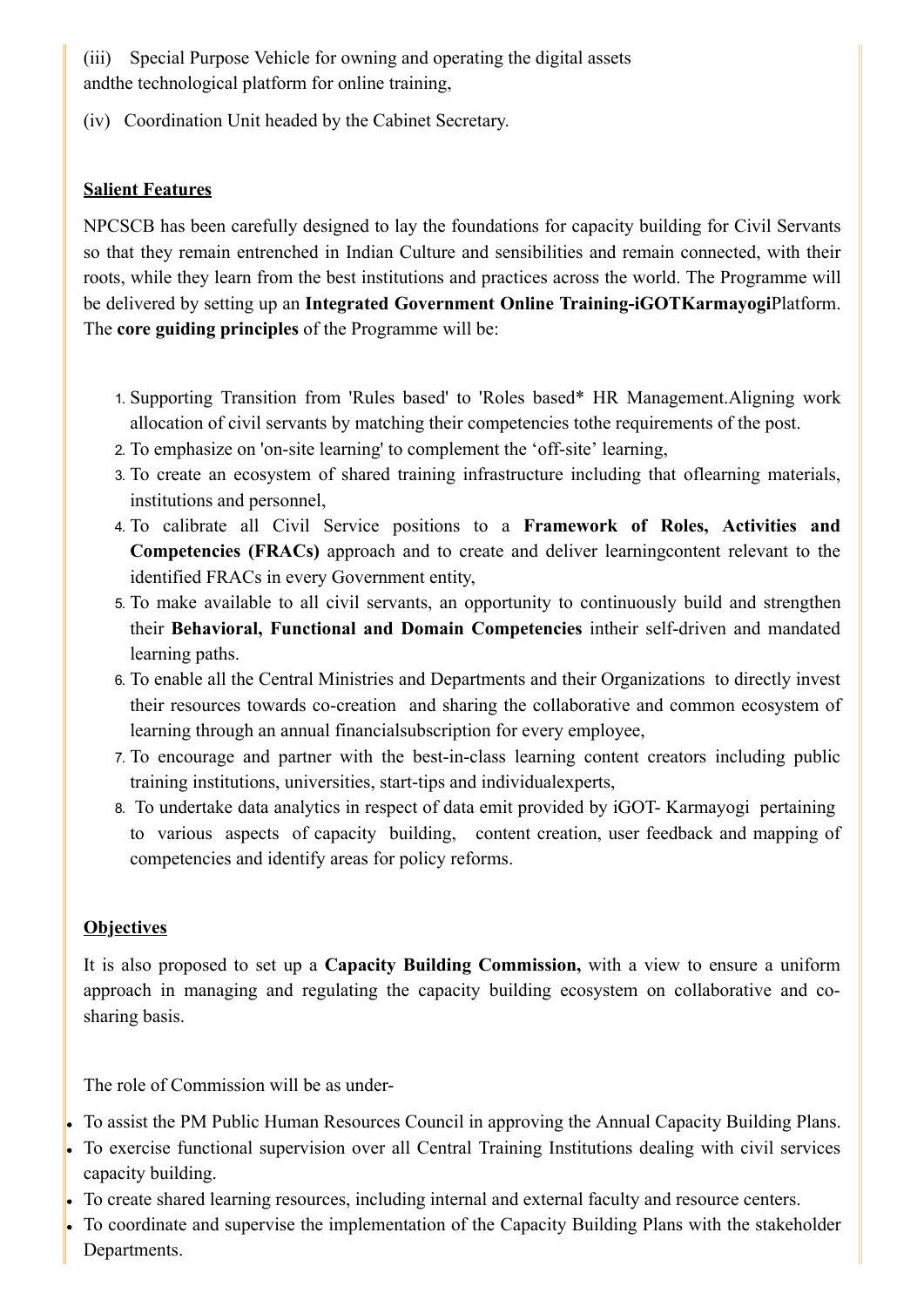- To make recommendations on standardization of training and capacity building, pedagogy and methodology
- To set norms for common mid-career training programs across all civil services.
- To suggest policy interventions required in the areas of HR Management and Capacity Building to the Government.

**iGOT-Karmayogi** platform brings the scale and state-of-the-art infrastructure to augment the capacities of over two crore officials in India. The platform is expected to evolve into a vibrant and world-class market place for content where carefully curated and vetted digital e-learning material will be made available. Besides capacity building, service matters like confirmation after probation period, deployment, work assignment and notification of vacancies etc. would eventually be integrated with the proposed competency framework.

Mission Karmayogi aims to prepare the Indian Civil Servant for the future by making him more creative, constructive, imaginative, innovative, proactive, professional, progressive, energetic, enabling, transparent and technology-enabled. Empowered with specific role-competencies, the civil servant will be able to ensure efficient service delivery of the highest quality standards.

### **Financial implications**

To cover around 46 lakh Central employees, a sum of Rs.510.86 crore will be spent over a period of 5 years from 2020-21 to 2024-25. The expenditure is partly funded by multilateral assistance to the tune of USD 50 million. A wholly owned Special Purpose Vehicle (SPV) for NPCSCB will be set up under Section 8 of the Companies Act, 2013. The SPV will be a "not-for-profit" company and will own and manage **iGOT-Karmayogi** platform. The SPV will create and operationalize the content, market place and manage key business services of**iGOT-Karmayogi** platform, relating to content validation, independent proctored assessments and telemetry data availability. The SPV will own all Intellectual Property Rights on behalf of the Government of India. An appropriate **monitoring and evaluation framework** will also be put in place for performance evaluation of all users of the **iGOT-Karmayogi** platform so as to generate a dashboard view of Key Performance Indicators.

## **Background**

Capacity of Civil Services plays a vital role in rendering a wide variety of services, implementing welfare programs and performing core governance functions. A transformational change in Civil Service Capacity is proposed to be affectedby organically linking the transformation of work culture, strengthening public institutions and adopting modern technology to build civil service capacity with *the* overall aim of ensuring efficient delivery of services to citizens.

**A Public Human Resources Council** comprising of select Union Ministers, Chief Ministers, eminent public HR practitioners, thinkers, global thought leaders and Public Service functionaries under the Chairmanship of Hon'ble Prime Minister will serve as the apex body for providing strategic direction to the task of Civil Services Reform and capacity building.

\*\*\*\*\*\*\*